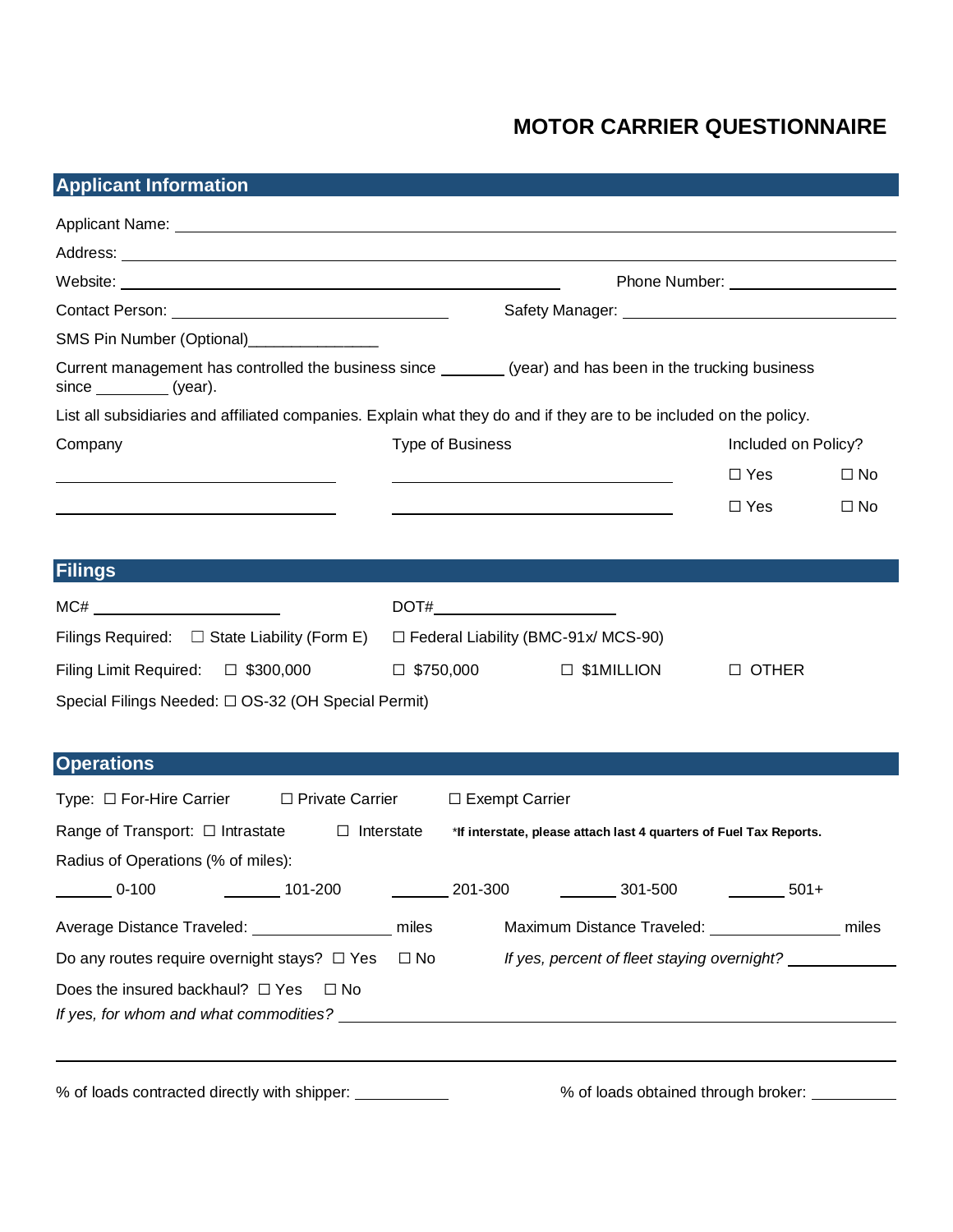#### **Zone Rating Selection**

\*\*Complete this section only if the motor carrier operates over a 200 mile radius

Select metro zones with terminals (i.e. places where the carrier regularly loads or unloads) if any

- 
- 
- 
- 
- 
- 
- 
- $\Box$  Cleveland  $\Box$  Tulsa
- ☐ Boston ☐ Detroit ☐ Los Angeles ☐ New Orleans ☐ Portland
- ☐ Buffalo ☐ Hartford ☐ Louisville ☐ New York City ☐ Richmond ☐ Charlotte ☐ Houston ☐ Memphis ☐ Oklahoma City ☐ St. Louis
	-
- ☐ Cincinnati ☐ Jacksonville ☐ Milwaukee ☐ Phoenix ☐ San Francisco
- ☐ Atlanta ☐ Dallas ☐ Kansas City ☐ Minneapolis ☐ Philadelphia
- ☐ Baltimore ☐ Denver ☐ Little Rock ☐ Nashville ☐ Pittsburgh
	-
	-
	-
	-
- 
- 
- 
- 

Select states with terminals (i.e. places where the carrier regularly loads or unloads) outside of metro zones

|  |  |                                                                                           |  | $\Box$ AL $\Box$ CT $\Box$ IL $\Box$ LA $\Box$ MN $\Box$ NV $\Box$ NC $\Box$ PA $\Box$ TX $\Box$ WV |  |
|--|--|-------------------------------------------------------------------------------------------|--|-----------------------------------------------------------------------------------------------------|--|
|  |  |                                                                                           |  | OAZ ODE OIN OME OMS ONH OND ORI OUT OWI                                                             |  |
|  |  |                                                                                           |  | $\Box$ AR $\Box$ FL $\Box$ IA $\Box$ MD $\Box$ MO $\Box$ NJ $\Box$ OH $\Box$ SC $\Box$ VT $\Box$ WY |  |
|  |  | OCA OGA OKS OMA OMT ONM OOK OSD OVA                                                       |  |                                                                                                     |  |
|  |  | $\Box$ CO $\Box$ ID $\Box$ KY $\Box$ MI $\Box$ NE $\Box$ NY $\Box$ OR $\Box$ TN $\Box$ WA |  |                                                                                                     |  |

### **Historical Operating Information**

|                            | <b>Gross Receipts</b> | Cost of Hire | <b>Total Mileage</b> | # Owned<br>Vehicles | # Owner-<br>Operator<br>Vehicles | # Drivers |
|----------------------------|-----------------------|--------------|----------------------|---------------------|----------------------------------|-----------|
| <b>Current Year</b>        |                       |              |                      |                     |                                  |           |
| 1 <sup>st</sup> Year Prior |                       |              |                      |                     |                                  |           |
| 2 <sup>nd</sup> Year Prior |                       |              |                      |                     |                                  |           |
| 3 <sup>rd</sup> Year Prior |                       |              |                      |                     |                                  |           |
| 4 <sup>th</sup> Year Prior |                       |              |                      |                     |                                  |           |

| <b>Commodities Hauled</b>       |                             |  |  |  |  |  |
|---------------------------------|-----------------------------|--|--|--|--|--|
| <b>Commodities Being Hauled</b> | Maximum Value<br>% of Loads |  |  |  |  |  |
|                                 |                             |  |  |  |  |  |
|                                 |                             |  |  |  |  |  |
|                                 |                             |  |  |  |  |  |
|                                 |                             |  |  |  |  |  |

Top 5 shippers:

Are hazardous materials transported? ☐ Yes ☐ No *If yes, is a Hazmat Placard required?* ☐ *Yes* ☐ *No*

- 
- 
- 
- ☐ Chicago ☐ Indianapolis ☐ Miami ☐ Omaha ☐ Salt Lake City
	-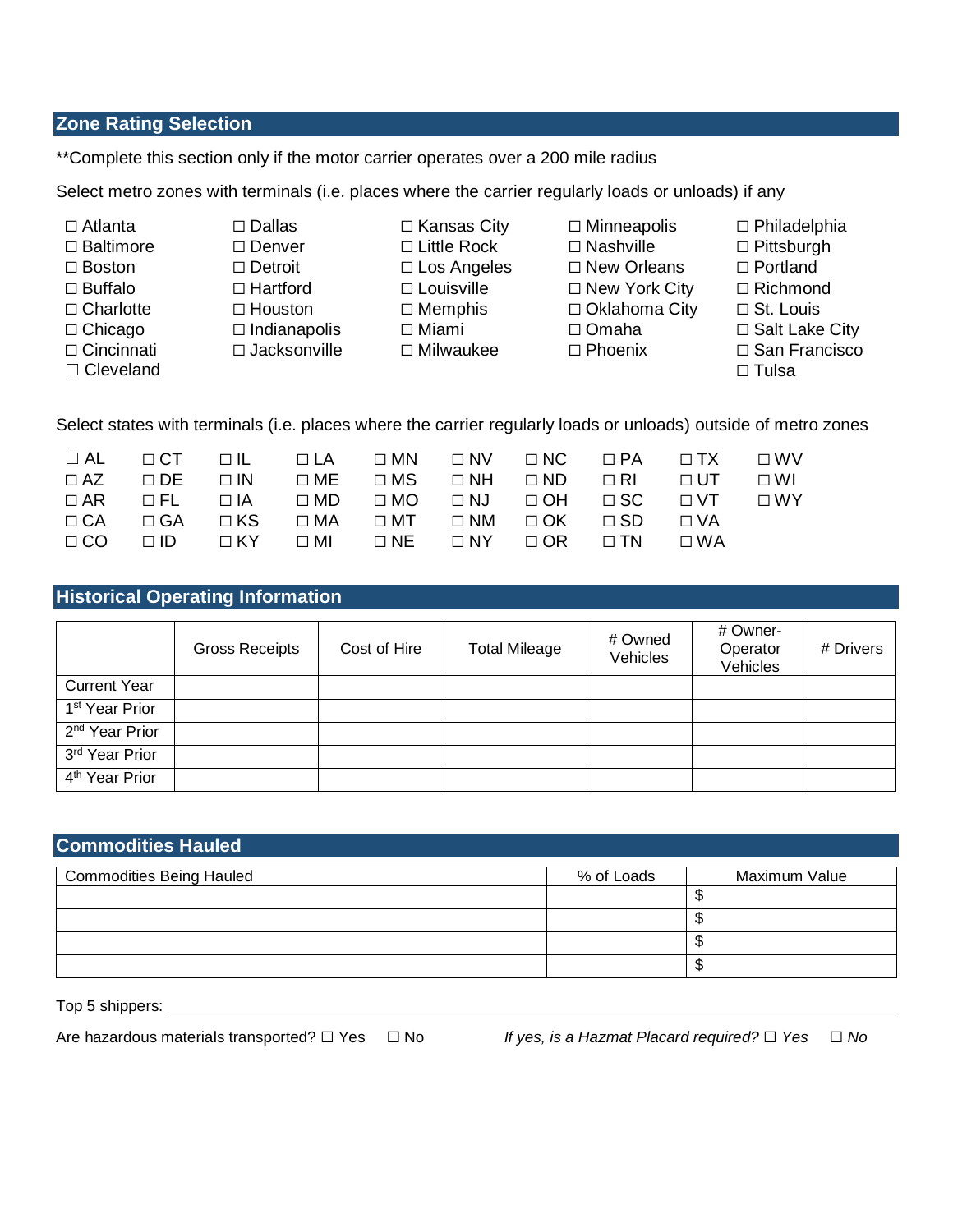## **General Questions**

|                                                                              |              | Does the insured engage in the following activities?                                                                                                                                                            |  |  |  |  |  |  |
|------------------------------------------------------------------------------|--------------|-----------------------------------------------------------------------------------------------------------------------------------------------------------------------------------------------------------------|--|--|--|--|--|--|
| <b>Yes</b>                                                                   | <b>No</b>    |                                                                                                                                                                                                                 |  |  |  |  |  |  |
|                                                                              | $\Box$       | Operate under the permits of others (bobtail/deadhead)?                                                                                                                                                         |  |  |  |  |  |  |
| $\Box$                                                                       | $\Box$       | Operate as a hotshot, courier, expediter, or perform "last mile delivery" to businesses or residences?                                                                                                          |  |  |  |  |  |  |
| $\Box$                                                                       | $\mathsf{L}$ | Hire owner-operators to haul for them? If yes, please fill out Owner-Operators section under Driver Information section.                                                                                        |  |  |  |  |  |  |
| $\Box$                                                                       | П            | Act as a broker, freight forwarder, or have related entities performing these operations?                                                                                                                       |  |  |  |  |  |  |
| $\Box$                                                                       | $\Box$       | Does the insured lease motive units (without drivers) or trailers from others?                                                                                                                                  |  |  |  |  |  |  |
|                                                                              |              | $\Box$ Long-term lease (6 months or more)<br>OR $\Box$ Short-term lease (less than 6 months)<br>Vehicles should be scheduled on the policy.<br>Annual cost of hire is required above.                           |  |  |  |  |  |  |
| $\overline{\phantom{a}}$                                                     | $\Box$       | Are non-employee passengers allowed?                                                                                                                                                                            |  |  |  |  |  |  |
| $\Box$                                                                       | $\Box$       | Haul any oversized or overweight loads?                                                                                                                                                                         |  |  |  |  |  |  |
| $\Box$                                                                       | $\Box$       | Do any trailer interchange or are required to provide physical damage on non-owned trailers?<br>used and the state of the state of the state of the state of the state of the state of the state of the state o |  |  |  |  |  |  |
|                                                                              | $\mathsf{L}$ | Do any intermodal transportation?                                                                                                                                                                               |  |  |  |  |  |  |
| $\mathcal{L}_{\mathcal{A}}$                                                  | П            | Do any work with hydraulic fracturing (hydrofracking)?                                                                                                                                                          |  |  |  |  |  |  |
| $\overline{\phantom{a}}$                                                     | $\Box$       | Involved in any other operations (i.e., warehousing, landfill, towing, etc.)?                                                                                                                                   |  |  |  |  |  |  |
|                                                                              |              | <b>Vehicle Information</b>                                                                                                                                                                                      |  |  |  |  |  |  |
|                                                                              |              | *Please attach an updated vehicle list including year, make, model, type, VIN, cost new, and gross vehicle weight.                                                                                              |  |  |  |  |  |  |
|                                                                              |              | # of Vehicle Types Owned:                                                                                                                                                                                       |  |  |  |  |  |  |
| Truck-Tractors Box Trucks Service Trucks<br>Pick-ups/Vans*<br><b>PPAs</b>    |              |                                                                                                                                                                                                                 |  |  |  |  |  |  |
| Are pick-ups and vans used for delivery purposes? $\Box$ Yes<br>$\square$ No |              |                                                                                                                                                                                                                 |  |  |  |  |  |  |
|                                                                              |              | # of Trailer Types Owned:                                                                                                                                                                                       |  |  |  |  |  |  |
|                                                                              | Dry Van      | Flatbed<br>Lowboy<br>Reefer<br>Dump                                                                                                                                                                             |  |  |  |  |  |  |

| <b>DIV VAIL</b>                                                                      | <b>Flalbed</b> | <b>EUWDOV</b>                                                        | Reeler                                            | <b>PUTTER</b> |                   |  |
|--------------------------------------------------------------------------------------|----------------|----------------------------------------------------------------------|---------------------------------------------------|---------------|-------------------|--|
| Tanker                                                                               | Container      | Hopper                                                               | Livestock                                         |               | <b>Car Hauler</b> |  |
| Are double or triple trailers pulled? $\Box$ Yes $\Box$ No                           |                | Vehicles garaged or registered in other states? $\Box$ Yes $\Box$ No |                                                   |               |                   |  |
| Do they loan or lease trailers or motive units without drivers to others? $\Box$ Yes |                |                                                                      | $\Box$ No                                         |               |                   |  |
| Who performs vehicle maintenance? $\Box$ Auto Shop                                   |                | $\Box$ Insured's Mechanics                                           | Are mechanics ASE certified? $\Box$ Yes $\Box$ No |               |                   |  |
| Does the insured service vehicles for others? $\Box$ Yes                             |                | $\square$ No                                                         |                                                   |               |                   |  |